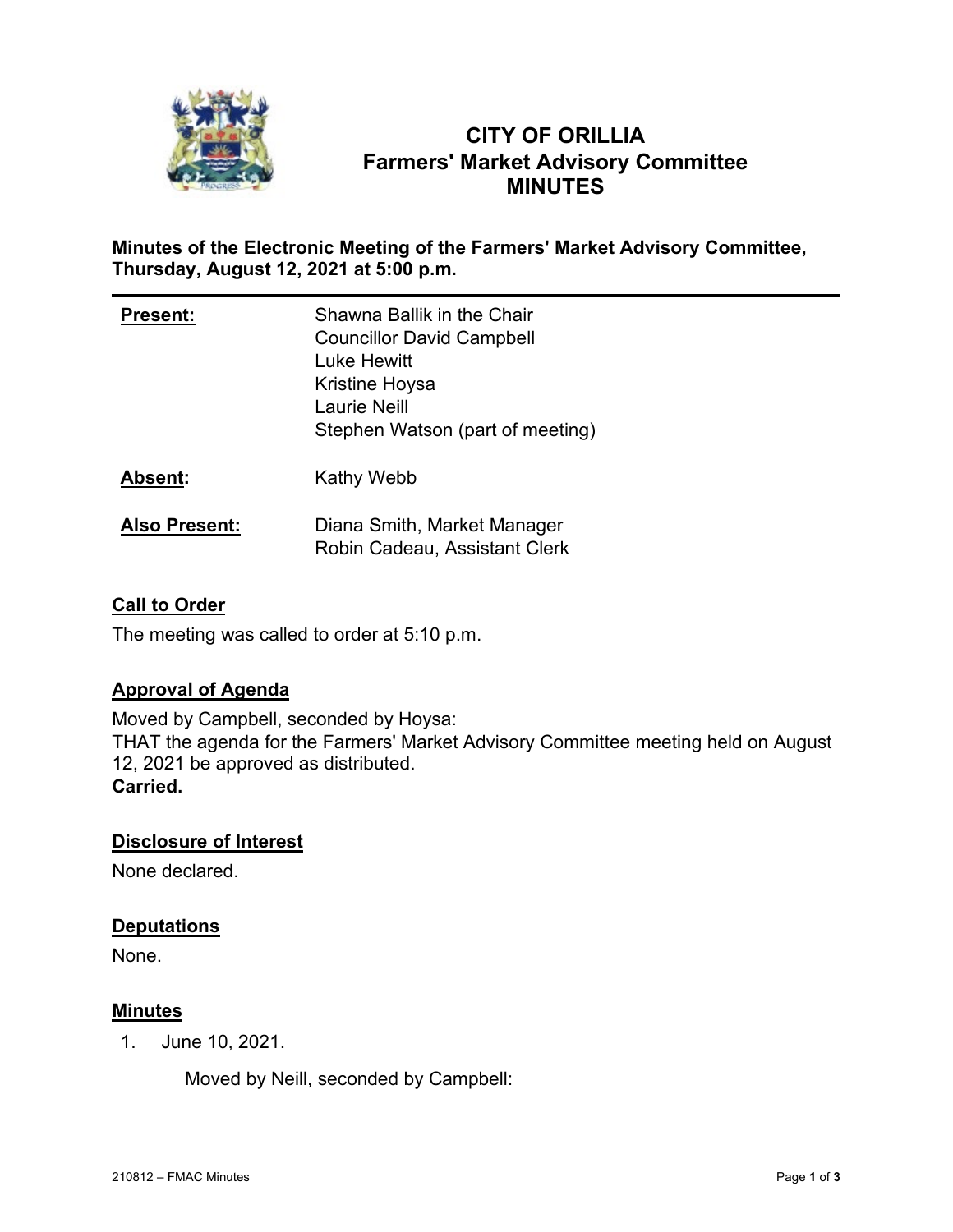THAT the minutes of the Farmers' Market Advisory Committee meeting held on June 10, 2021 be adopted, having been printed and distributed. **Carried.**

# **Closed Session**

There were no closed session items for this meeting.

## **Correspondence - Information Items**

None.

## **Correspondence - Action Items**

1. Market Manager - re Christmas Market Planning.

Moved by Campbell, seconded by Hewitt:

THAT, further to the memo dated August 5, 2021 from the Market Manager regarding Christmas Market Planning, the Farmers' Market Advisory Committee provides the following comments:

- Consider making arrangements to hold Special Christmas Markets on the two Wednesdays prior to Christmas Day (December 15 and 22)
- Consider holding the Special Markets in the afternoons until Library closing, or perhaps after hours
- Consider similar promotion for these markets as has been successful with the Special Friday Markets

AND THAT the Market Manager be requested to discuss options with the CEO of the Library, seek feedback from Vendors, and return information to the September meeting for further discussion. **Carried.**

# **Reports**

- 1. Market Manager re Weekly Market Reports: June 5, 12, 19 and 26, 2021.
- 2. Market Manager re Weekly Market Reports: July 3, 10, 17, and 31, 2021. ADDENDUM: July 24, 2021.
- 3. Market Manager re Special Friday Markets: July 9 and 23, 2021.

Moved by Campbell, seconded by Neill:

THAT the following Market Reports be received as information:

- June 5, 12, 19 and 26
- July 3, 10, 17, 24 and 31
- July 9 and 23 Special Friday Markets

**Carried.**